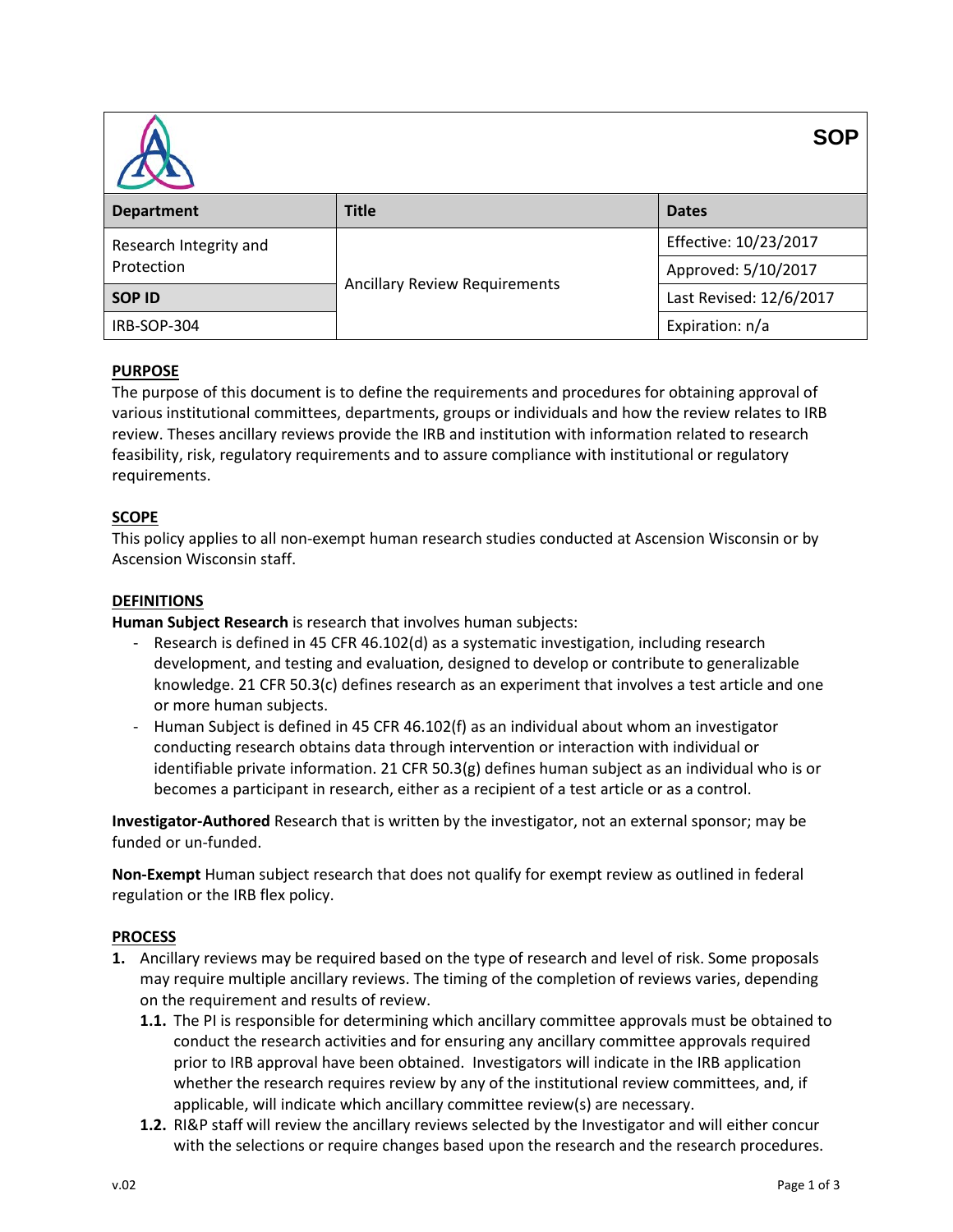- **1.2.1.** For reviews that are required to be completed prior to submission to the IRB, if the RI&P staff review the submission and determine that these reviews were required but not completed, the submission will be forwarded to the appropriate department, the PI notified and the IRB submission withdrawn.
- **1.2.2.** For ancillary committee approvals that may occur concurrently with IRB review, RI&P staff will facilitate the review and document the determination.
- **1.2.3.** For Ancillary committee reviews that may occur after IRB approval has been granted, the PI must ensure that all applicable ancillary committee approvals are in place prior to starting any research activities.
- **1.3.** Ancillary reviewers may request modifications of the research; however, any such modification must also be approved by the IRB.
- **1.4.** Ancillary review may be required for modifications to the protocol if the changes affect the review.
- **1.5.** A conditional approval letter may be issued by the IRB, when a specific type of required ancillary review is pending prior to the final approval of the research.

# **2. Institutional Ancillary Requirements**

- **2.1.** Department/Leader Administrative Support
	- **2.1.1.** Department/Leader Administrative support is required to ensure that department/ area leadership is aware of the conduct of the research and certifies that researchers has applicable credentialing, appropriate training and adequate department/area resources, such as time and staff, to perform procedures outlined in the protocol.
	- **2.1.2.** The Principal Investigator (PI) is responsible for obtaining support for the appropriate department or area leader prior to submission to the IRB and for providing documentation of the support to the IRB.
- **2.2.** Research Grants, Contract and Finance Administration
	- **2.2.1.** Research Grants, Contract and Finance Administration reviews proposals, per their department policies and procedures, in to ensure that the proposed research meets institutional and regulatory requirements and aligns with the Ascension Research Institute strategic goals with specific focus on budgets, billing, contracts, awards or other agreements.
	- **2.2.2.** Any research that includes funding, billing for research procedures, or a contract, award or other agreement must receive a favorable feasibility assessment prior to being submitted to the IRB.
- **2.3.** Clinical Research Office
	- **2.3.1.** The Clinical Research Office reviews proposals, per their department policies and procedures, to ensure that the proposed research meets institutional and regulatory requirements and aligns with the Ascension Research Institute strategic goals, with specific focus on study feasibility and the conduct of clinical trials, including investigational drug and device management.
	- **2.3.2.** Any research that is considered a clinical trial, involves any treatment or care, or receives any support from the Clinical Research Office must receive a favorable feasibility assessment prior to being submitted to the IRB.

# **3. Regulatory Ancillary Reviews**

- **3.1.** Conflict of Interest
	- **3.1.1.** It is the responsibility of an investigator to make required financial and non-financial disclosures of potential conflicts related to research per the RI&P Conflicts of Interest in Research policy and procedure and on the IRB application forms.